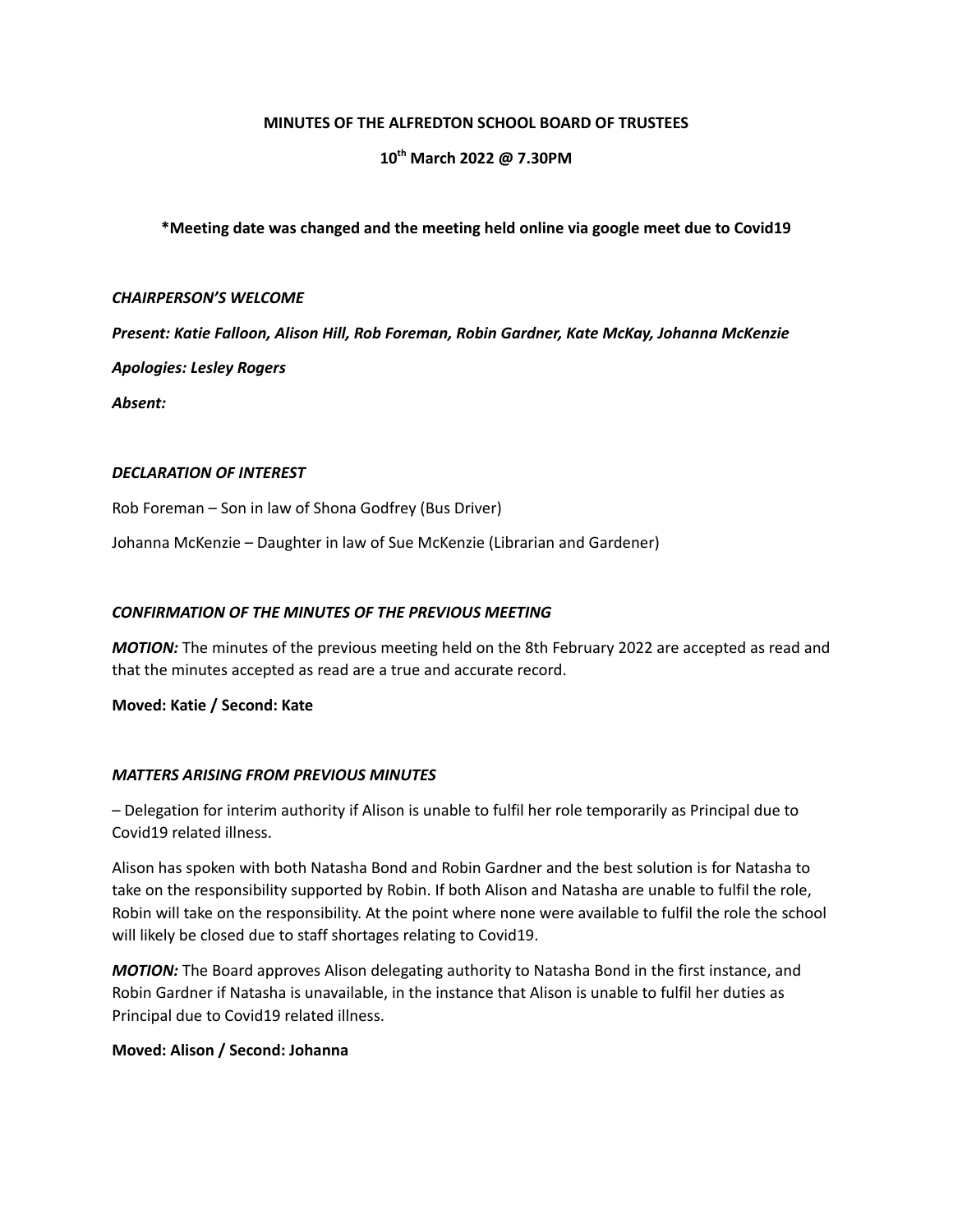- Adding Kate McKay to Banking authority is still being processed due to restricted hours as a result of Covid19.

# *STRATEGIC DISCUSSIONS / DECISION*

## **1.1 Minute Secretary Appointment and Role**

Bailey Deys-Shailer has expressed interest in the Minute Secretary role. Bailey has former school administration and minute secretary experience.

**MOTION:** The Board appoints Bailey Deys-Shailer to the position of Minute Secretary for the Board of Trustees.

### **Moved: Katie Second: Johanna**

Katie will organise the job description (including both public and in-committee minutes), laptop and access to files the role requires.

### **1.2 Policy Review**

- Recognition of Cultural Diversity. No change required
- Staff Leave. No change required
- Separated Parents, Day-to-day Care, and Guardianship. No change required.

## **1.3 Introduction of Annual Reviews**

To ensure compliance and more regular review the following two policies will be added to the BoT work plan for annual review:

- Staff Wellbeing
- Equal Employment Opportunities

As a part of the Equal Employment Opportunities policy the Board requires an EEO Officer to be appointed. Alison will also highlight these policies via the school website.

*MOTION:* The Board appoints Alison Hill (Principal) to the role of Equal Employment Opportunities officer.

**Moved: Katie / Second: Kate**

## *MONITORING AND REVIEW INCLUDING PRINCIPALS REPORT*

**2.1 FINANCE**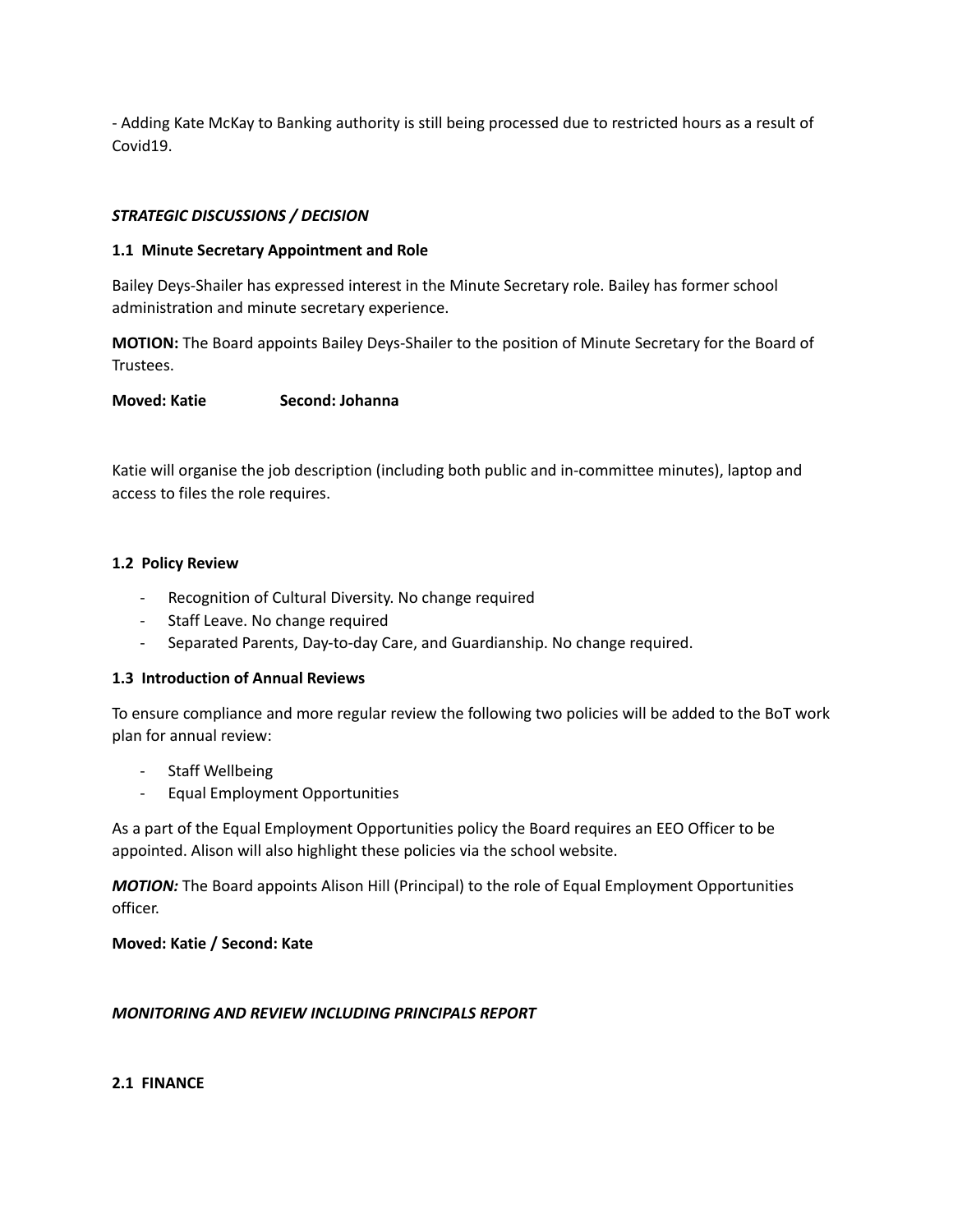See attached report prepared and provided by Johanna and Kate.

- EdPay has created a separate code for Bus Depreciation - approved by Jo.

- Bank Staffing and Supernumerary:

Alison noticed a discrepancy in Bank Staffing. Through investigation it was found that Joy's change in option for supernumerary resulted in the school being responsible for her remuneration until the date she was due to finish. This was not disclosed to Alsion at the time the change was approved. It is unviable to continue to fund Joy until the end of March therefore Joy has agreed to finish her position on Tuesday 15th March. Joy's Severance will not begin until 31st March.

Alison has actioned NOVO6 to Edpay to officially change the leaving date as agreed (Tuesday 15th 2022)

Alison is also contacting resourcing with regards to bank staffing not matching the March Roll return. Bank staffing should be 2.87 but have only been receiving 2.79.

*MOTION:* The Board moves to write off the 2021 debts to the total of \$18.20

**Moved: Jo / Second: Rob All Agreed**

Kate to be added as a signatory on monthly statements as a second finance officer.

*MOTION:* Kate McKay is added as a signatory on the monthly statements as a second finance officer. All other signatories remain the same at present.

**Moved: Jo / Second: Katie All Agreed**

*MOTION:* The Board ratifies the payments made in January 2022 and accepts the financial reports as a true and accurate record.

**Moved: Jo / Second: Robin**

## **2.2 HEALTH AND SAFETY**

- Nothing new to report (Lesley)

Camp 2022 has had to be postponed. New dates are to be confirmed for sometime in June 2022. More details to follow at the May BOT meeting.

### **2.3 PROPERTY**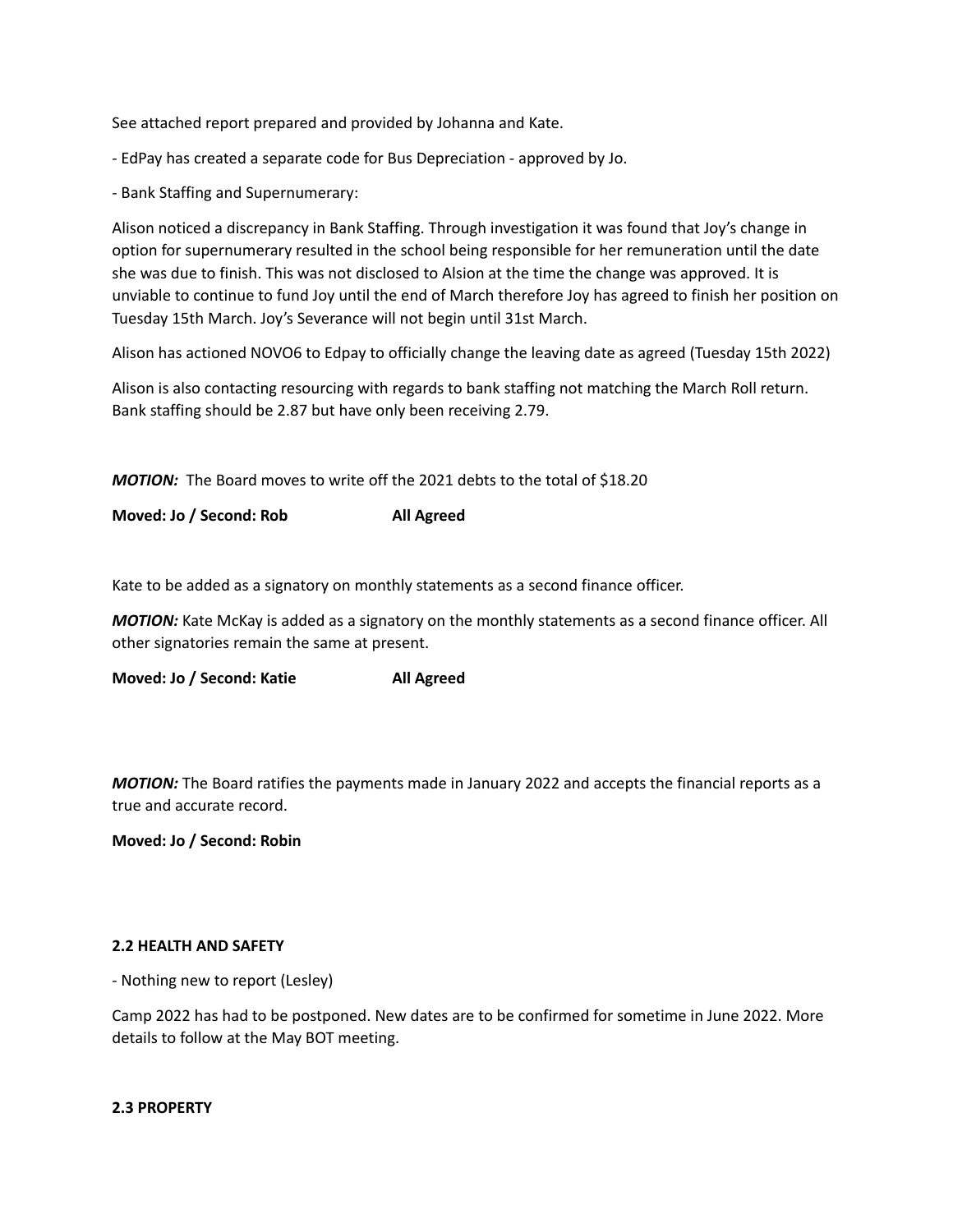See report provided by Rob.

Discussion regarding security cameras which have been installed and are operating. Rob to organise login details/codes for Katie and Rob to access footage. Three weeks of footage will be available to view at any one time. This should give sufficient time for any damage which has occurred to be noticed and investigated.

## **~2.4 BUS**

See report provided by Katie.

Bus communication - There have been a couple of instances where communication has been an issue between parents and school/drivers. It is acknowledged that communication can be difficult if no parents are at home. Messenger App is used by most parents but not all.

Alison to remind drivers that if the bus is early for some reason that they must wait at the stop for parents if it has not been pre arranged with parents for an early dropoff.

Solutions to help ease any miscommunication or confusion going forward to be relayed by Alison to all parents. This will include:

-Encourage parents to use messenger app if possible but if not then to agree on an alternate form of reliable communication.

-Organise with parents to have an agreed second transport contact if contact is an issue due to working out of signal, not locally etc.

-Express to parents that it is important to notify school of changes in transport early in the day (unless really not possible) to ensure there is sufficient time for communication between parents, staff, drivers etc.

Bus Policies -

Katie and Alison are going to review bus procedures and transition all Bus policy and procedure to school docs.

### **2.5 PRINCIPALS REPORT**

Report provided by Alison.

PACT - Alison and the staff are looking into how to report levels and assessment findings in a way which is going to be well received by parents and shows specifics within progression.

Covid - School is seeing some impact from Omicron, currently at least 6 families isolating with 2 confirmed positive cases.

School has received RAT tests from the MOE, these will be distributed to staff as required.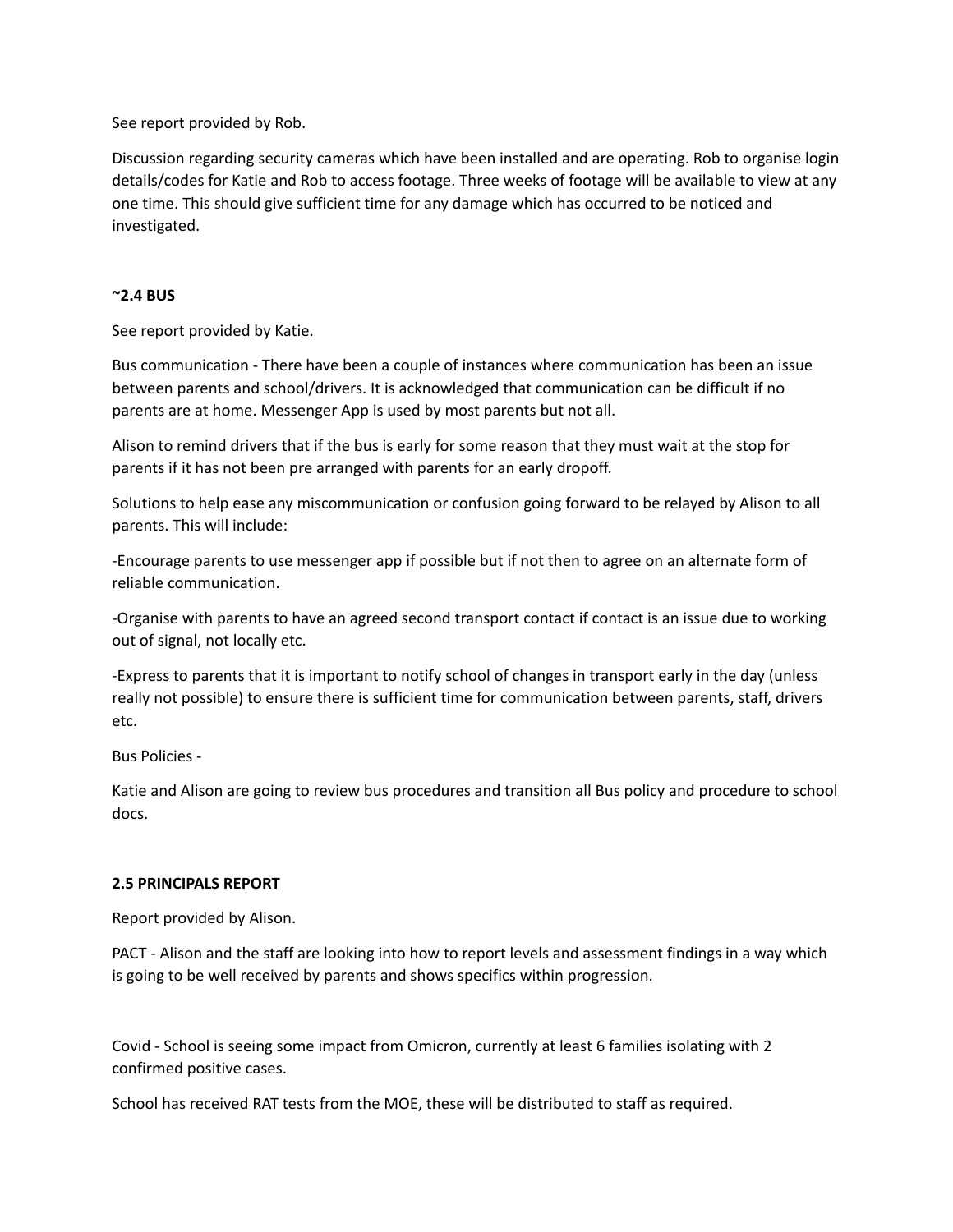Alison has indicated the need for flexibility if bus routes become affected.

Teaching staff are trying to keep separate bubbles to mitigate the risk of all staff being affected at once.

Note: Special Education and Target student reporting will occur at the May meeting due to absence of students affected by Covid.

## **2.7 GENERAL BUSINESS**

- Triennial Election Date.

Katie proposed that we go with the suggested date of 7th September 2022 as the election date for triennial elections.

*MOTION:* The board adopts the date of 7th September 2022 as the election date for the Triennial BoT elections 2022.

### **Moved: Katie / Second: Jo**

- SIP Project.

See update provided by Katie.

- Native Garden.

See update provided by Kate.

Suggested that Fonterra could be approached for sponsorship for garden/BBQ lunch for helpers on planting day. Kate to look into this.

- School House.

School house had required electrical compliance completed and power switched back on.

Rob has potential tenants, he will ask them to be in touch with Katie to organise a viewing.

Gardens, a general tidy and clean will need to be completed before any tenants move in.

- Rubbish.

The Council is to tidy the rubbish cage previously used for rubbish pickups for local residents. Cage is no longer available for use which means no where for school to dispose of rubbish and recycling.